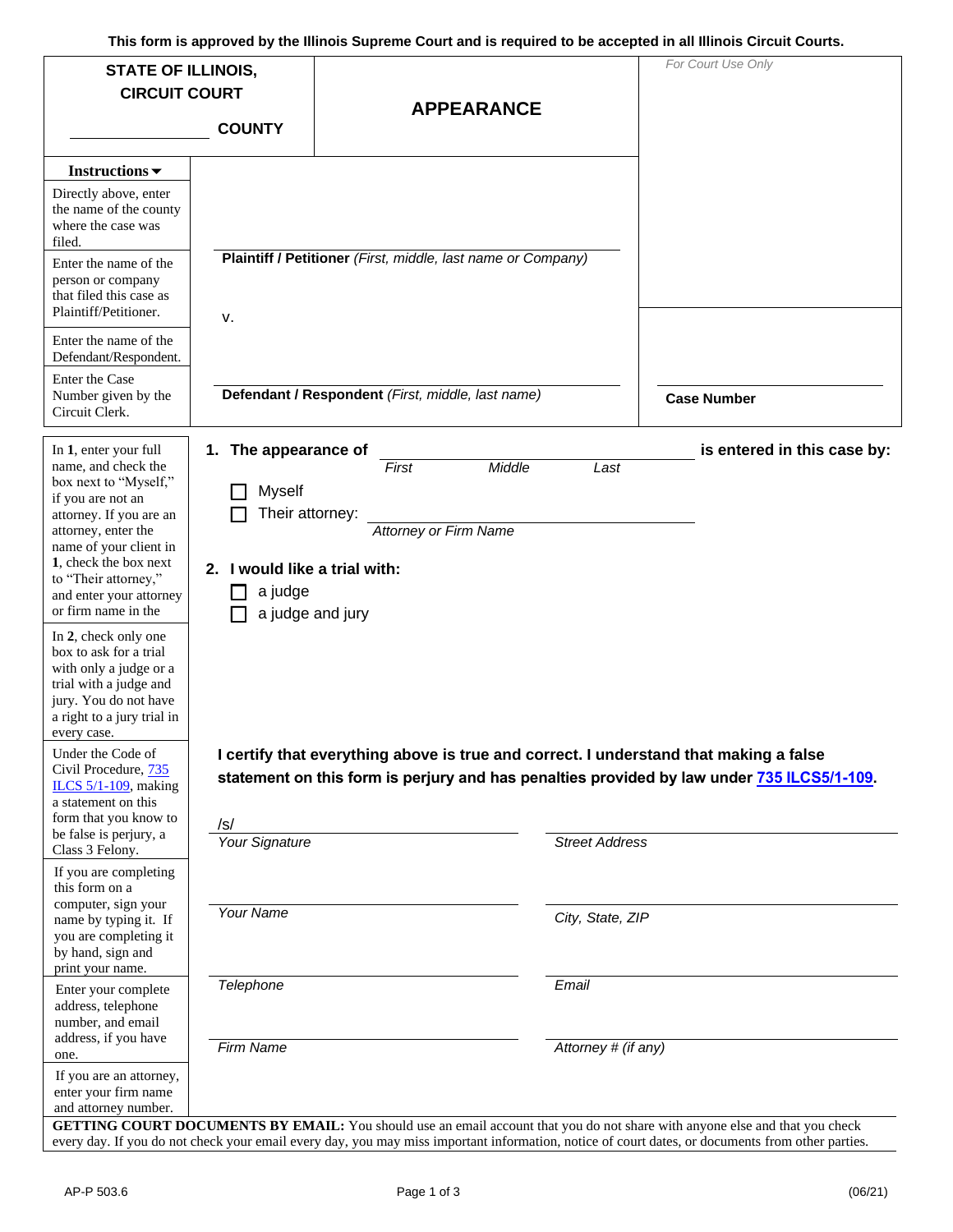## **PROOF OF DELIVERY**

|                                                                                                                                                                                                                                                                                                                                                                   | 1.                                                                                                                                                                                                                                                                                                                                                                                                                                                       |           |                            | I am sending the Appearance              |                                                                                                                                               |        |                                                                                                                                                                                                                  |                                                                        |
|-------------------------------------------------------------------------------------------------------------------------------------------------------------------------------------------------------------------------------------------------------------------------------------------------------------------------------------------------------------------|----------------------------------------------------------------------------------------------------------------------------------------------------------------------------------------------------------------------------------------------------------------------------------------------------------------------------------------------------------------------------------------------------------------------------------------------------------|-----------|----------------------------|------------------------------------------|-----------------------------------------------------------------------------------------------------------------------------------------------|--------|------------------------------------------------------------------------------------------------------------------------------------------------------------------------------------------------------------------|------------------------------------------------------------------------|
| In 1a, enter the name,<br>mailing address, and<br>email address of the<br>party you are sending<br>the document to. If they<br>have a lawyer, you must<br>enter the lawyer's<br>information.                                                                                                                                                                      |                                                                                                                                                                                                                                                                                                                                                                                                                                                          | a. To:    | Name:<br>Address:          | First<br>Street, Apt #<br>Email address: |                                                                                                                                               | Middle | City                                                                                                                                                                                                             | Last<br>State ZIP                                                      |
| In 1b, check the box to<br>show how you are<br>sending the document.<br><b>CAUTION:</b> If you and<br>the person you are<br>sending the document to<br>have an email address,<br>you must use one of the<br>first two options.<br>Otherwise, you may use<br>one of the other options.<br>In c, fill in the date and<br>time that you are<br>sending the document. |                                                                                                                                                                                                                                                                                                                                                                                                                                                          | b. By:    |                            | The party                                | Email (not through an EFSP)<br>Personal hand delivery to:<br>The party's lawyer<br>The party's lawyer's office<br>Mail or third-party carrier |        | An approved electronic filing service provider (EFSP)<br>Only use one of the methods below if you do not have an email address, or the<br>person you are sending the document to does not have an email address. | The party's family member who is 13 or older, at the party's residence |
| In 2, if you are sending<br>the document to more                                                                                                                                                                                                                                                                                                                  |                                                                                                                                                                                                                                                                                                                                                                                                                                                          | c. On:    | Date                       |                                          | at:                                                                                                                                           | Time   | a.m.                                                                                                                                                                                                             | p.m.                                                                   |
| than 1 party or lawyer,<br>fill in <b>a</b> , <b>b</b> , and <b>c</b> .<br>Otherwise leave 2<br>blank.<br>In 2a, enter the name,<br>mailing address, and<br>email address of the<br>party you are sending<br>the document to. If they<br>have a lawyer, you must<br>enter the lawyer's<br>information.                                                            | 2.                                                                                                                                                                                                                                                                                                                                                                                                                                                       | To:<br>a. | Name:                      | I am sending the Appearance<br>First     |                                                                                                                                               | Middle |                                                                                                                                                                                                                  | Last                                                                   |
|                                                                                                                                                                                                                                                                                                                                                                   |                                                                                                                                                                                                                                                                                                                                                                                                                                                          | b. By:    | Address:<br>Email address: | Street, Apt #                            |                                                                                                                                               |        | City                                                                                                                                                                                                             | ZIP<br><b>State</b>                                                    |
| In 2b, check the box to<br>show how you are<br>sending the document.<br><b>CAUTION:</b> If you and<br>the person you are<br>sending the document to<br>have an email address,<br>you <b>must</b> use one of the<br>first two options.<br>Otherwise, you may use<br>one of the other options.                                                                      | An approved electronic filing service provider (EFSP)<br>Email (not through an EFSP)<br>Only use one of the methods below if you do not have an email address, or the<br>person you are sending the document to does not have an email address.<br>Personal hand delivery to:<br>The party<br>The party's family member who is 13 or older, at the party's residence<br>The party's lawyer<br>The party's lawyer's office<br>Mail or third-party carrier |           |                            |                                          |                                                                                                                                               |        |                                                                                                                                                                                                                  |                                                                        |
| In c, fill in the date and<br>time that you are<br>sending the document.                                                                                                                                                                                                                                                                                          |                                                                                                                                                                                                                                                                                                                                                                                                                                                          | c.        | On:<br>Date                |                                          | at:                                                                                                                                           | Time   | a.m.                                                                                                                                                                                                             | p.m.                                                                   |